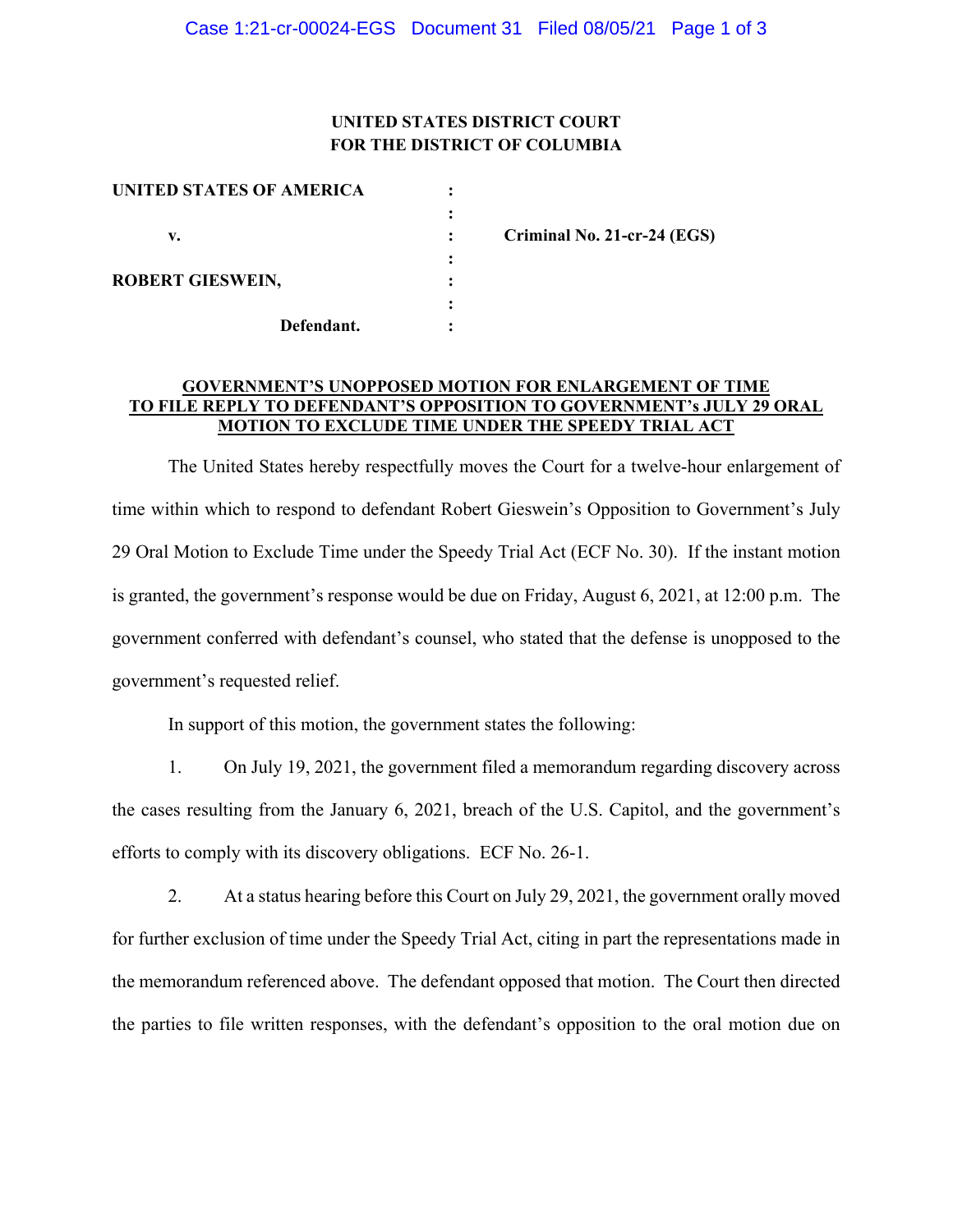#### Case 1:21-cr-00024-EGS Document 31 Filed 08/05/21 Page 2 of 3

August 2, 2021, and the government's reply due on or before August 5, 2021. The Court set a hearing on the motion for August 11, 2021.

3. The government is working diligently give the Court a fulsome response to the issues raised by the defendant. Given the number of issues raised by the defendant we do not anticipate being in a position to do so prior to the end of the day on Thursday. The government is of course mindful that the Court wants to move expeditiously to resolve this issue, given the defendant's detention status, and that it had anticipated beginning to read the materials on Friday, August 6. The government is thus only requesting until 12:00 p.m. on August 6 to file its reply, effectively a delay of 12 hours from the current deadline.

4. The government submits that the requested relief would not adversely affect the pace of litigation regarding the government's request to continue to toll the Speedy Trial Act, given the minimal delay, and also given that the government is not seeking to delay the August 11 hearing on the motion.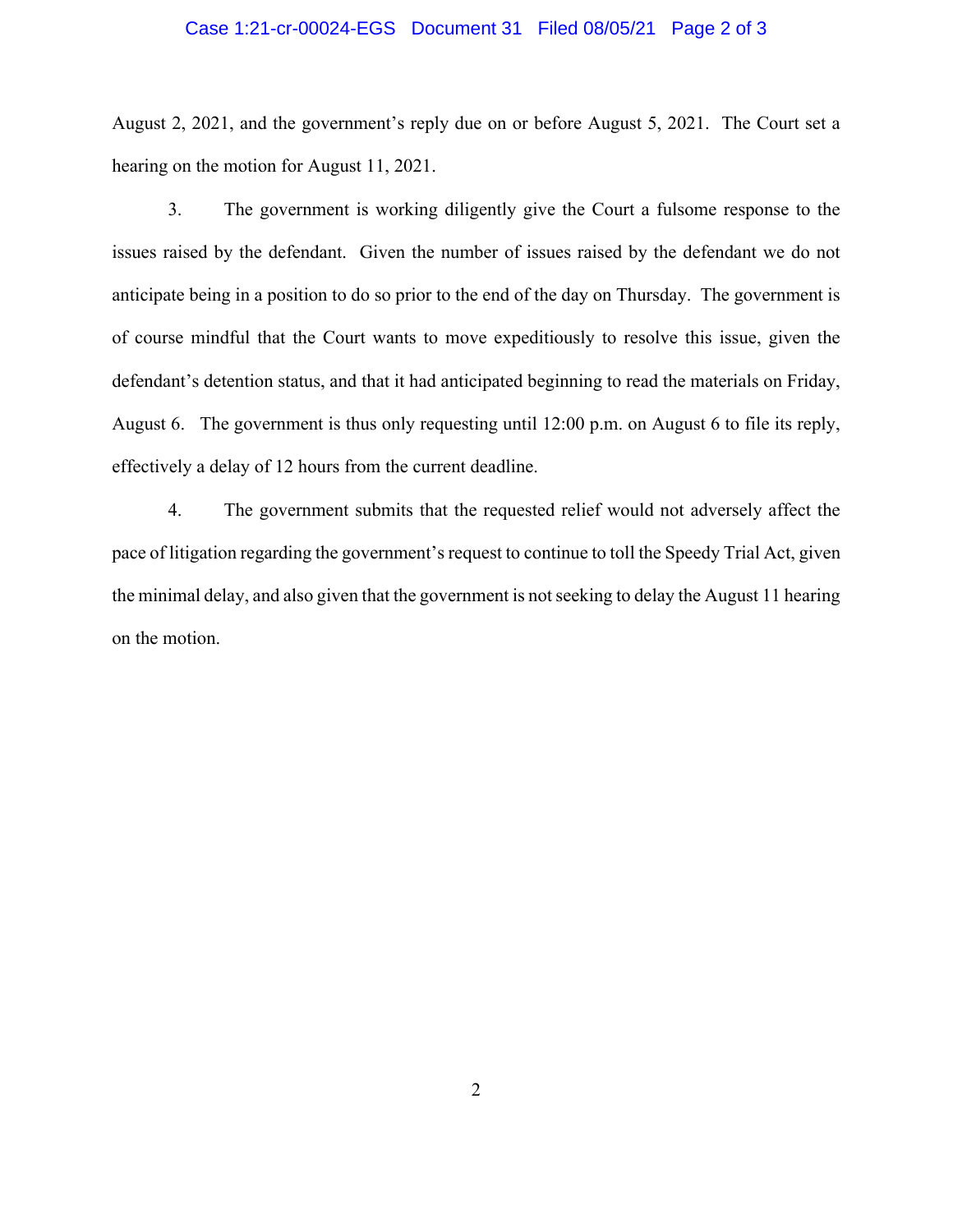# Case 1:21-cr-00024-EGS Document 31 Filed 08/05/21 Page 3 of 3

WHEREFORE, the government requests that the Court grant the government's motion and enter the attached, proposed order.

Respectfully submitted,

CHANNING D. PHILLIPS Acting United States Attorney D.C. Bar No. 415793

JOHN CRABB JR. Chief, Criminal Division N.Y. Bar No. 2367670

*/s/ Erik M. Kenerson*  ERIK M. KENERSON Ohio Bar No. 82960 U.S. Attorney's Office for the District of Columbia Assistant United States Attorneys 555 4th Street, N.W. Washington, D.C. 20530 (202) 252-7201 Erik.Kenerson@usdoj.gov